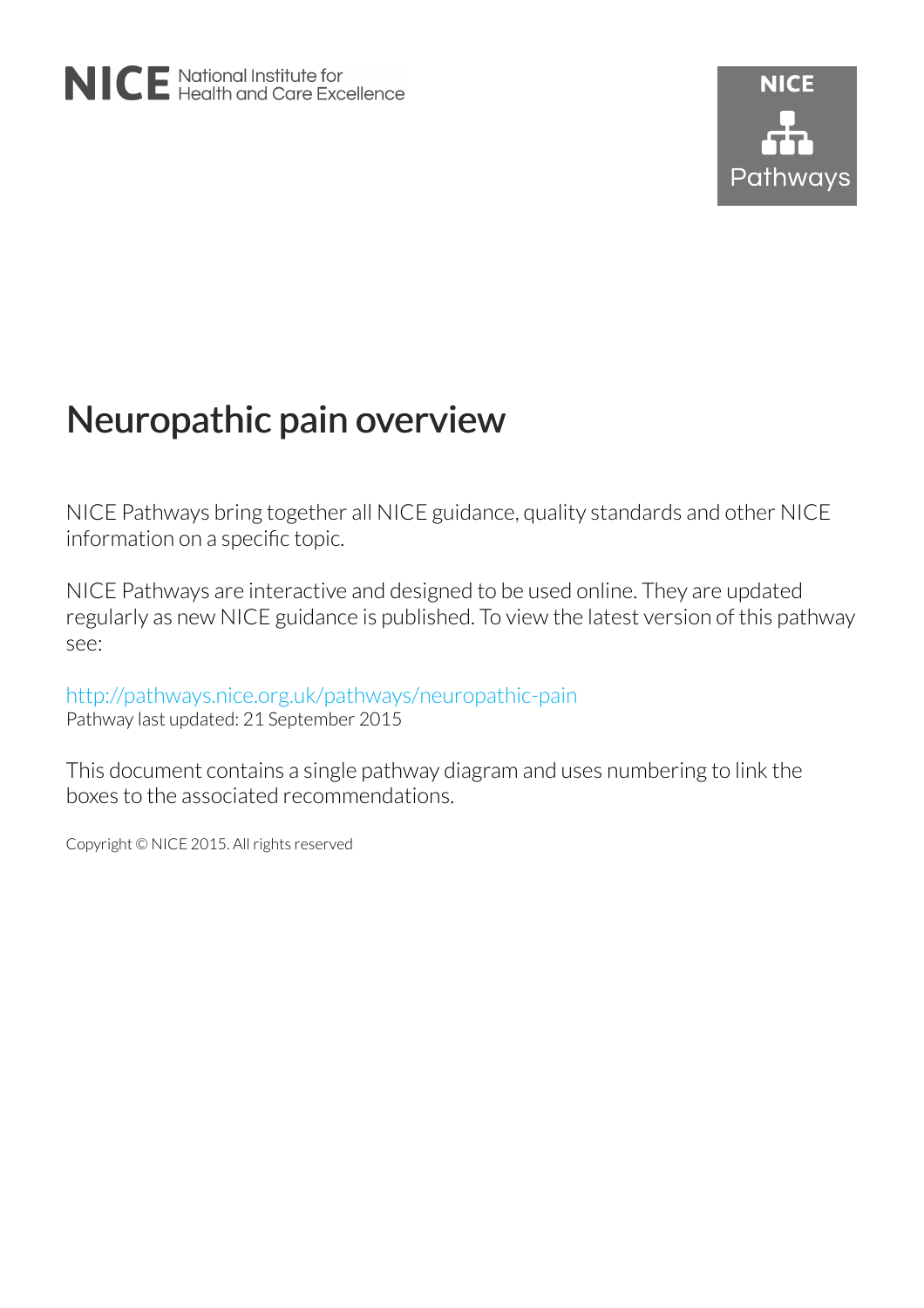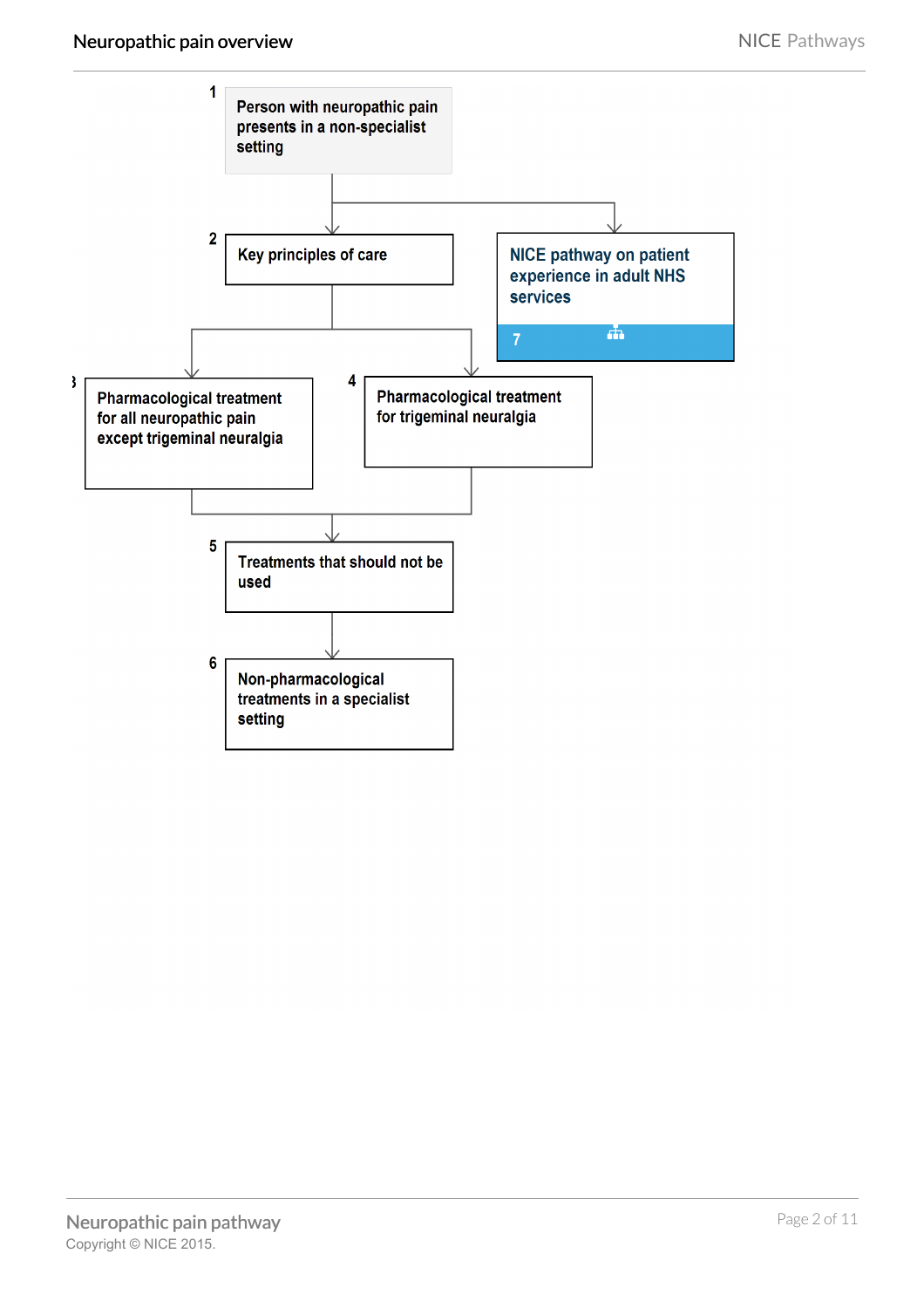### **1 Person with neuropathic pain presents in a non-specialist setting**

No additional information

## **2 Key principles of care**

When agreeing a treatment plan with the person, take into account their concerns and expectations, and discuss:

- the severity of the pain, and its impact on lifestyle, daily activities (including sleep disturbance) and [participation](#page-8-0)
- the underlying cause of the pain and whether this condition has deteriorated  $\bullet$
- why a particular pharmacological treatment is being offered
- the benefits and possible adverse effects of pharmacological treatments, taking into account any physical or psychological problems, and concurrent medications
- the importance of dosage titration and the titration process, providing the person with individualised information and advice
- coping strategies for pain and for possible adverse effects of treatment
- non-pharmacological treatments, for example, physical and psychological therapies (which may be offered through a rehabilitation service) and surgery (which may be offered through specialist services).

For more information about involving people in decisions and supporting adherence, see the NICE pathway on [medicines optimisation](http://pathways.nice.org.uk/pathways/medicines-optimisation).

Consider referring the person to a [specialist pain service](#page-8-1) and/or a [condition-specific service](#page-8-2) at any stage, including at initial presentation and at the regular clinical reviews, if:

- they have severe pain **or**
- their pain significantly limits their lifestyle, daily activities (including sleep disturbance) and [participation](#page-8-0) **or**
- their underlying health condition has deteriorated.

Continue existing treatments for people whose neuropathic pain is already effectively managed, taking into account the need for regular clinical reviews.

When introducing a new treatment, take into account any overlap with the old treatments to avoid deterioration in pain control.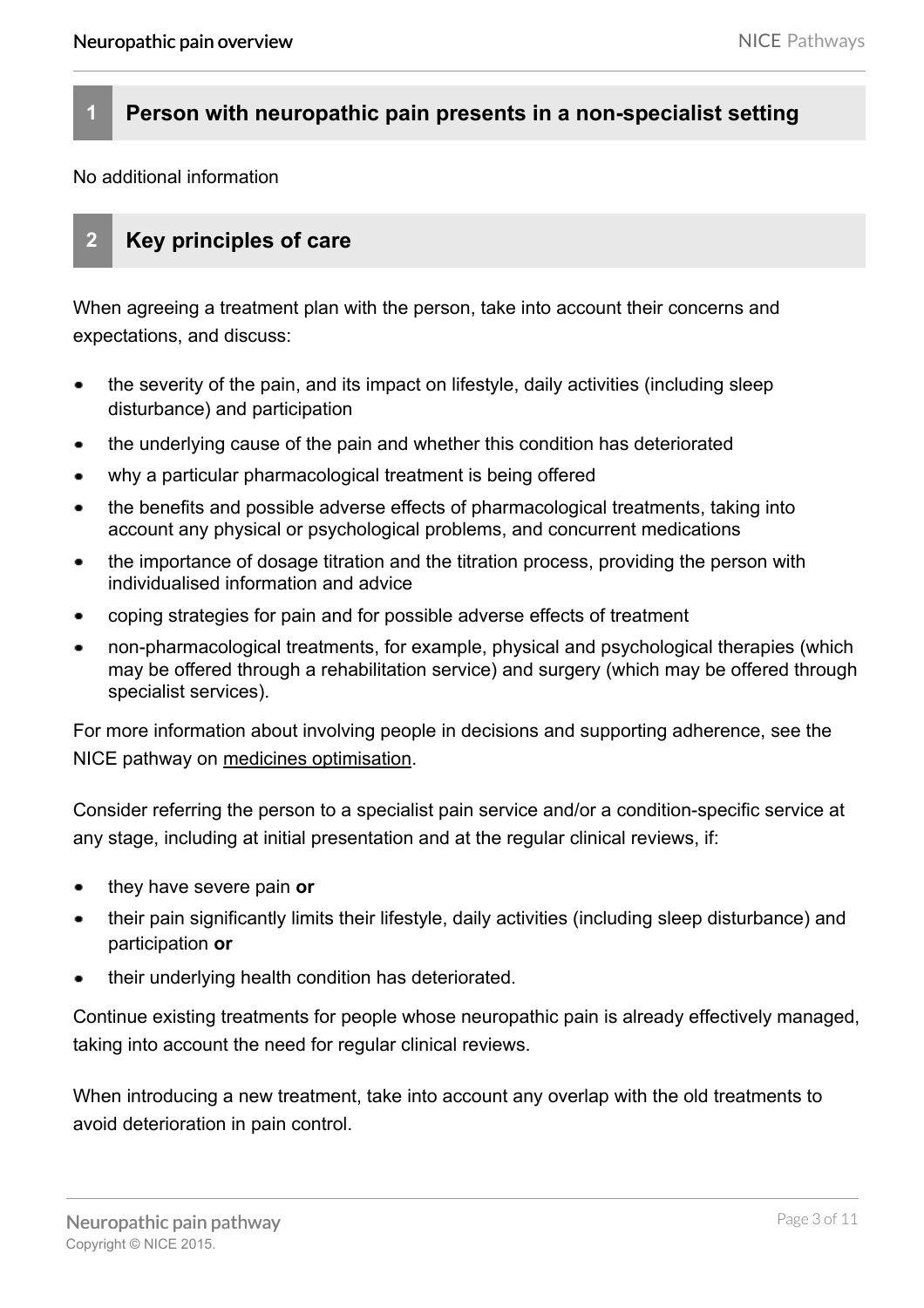After starting or changing a treatment, carry out an early clinical review of dosage titration, tolerability and adverse effects to assess the suitability of the chosen treatment.

Carry out regular clinical reviews to assess and monitor the effectiveness of the treatment. Each review should include an assessment of:

- pain control  $\bullet$
- impact on lifestyle, daily activities (including sleep disturbance) and [participation](#page-8-0)  $\bullet$
- physical and psychological wellbeing
- adverse effects  $\bullet$
- continued need for treatment.

When withdrawing or switching treatment, taper the withdrawal regimen to take account of dosage and any discontinuation symptoms.

## <span id="page-3-0"></span>**3 Pharmacological treatment for all neuropathic pain except trigeminal neuralgia**

Offer a choice of amitriptyline, duloxetine, gabapentin or pregabalin as initial treatment for neuropathic pain (except trigeminal neuralgia)<sup>1</sup>.

If the initial treatment is not effective or is not tolerated, offer one of the remaining 3 drugs, and consider switching again if the second and third drugs tried are also not effective or not tolerated.

Consider tramadol only if acute rescue therapy is needed (see [Treatments that should not be](#page-5-0) used [\[See page 6\]](#page-5-0) about long-term use).

Consider capsaicin cream<sup>2</sup> for people with localised neuropathic pain who wish to avoid, or who cannot tolerate, oral treatments.

## **4 Pharmacological treatment for trigeminal neuralgia**

Offer carbamazepine as initial treatment for trigeminal neuralgia.

If initial treatment with carbamazepine is not effective, is not tolerated or is contraindicated, consider seeking expert advice from a specialist and consider early referral to a [specialist pain](#page-8-1) [service](#page-8-1) or a [condition-specific service.](#page-8-2)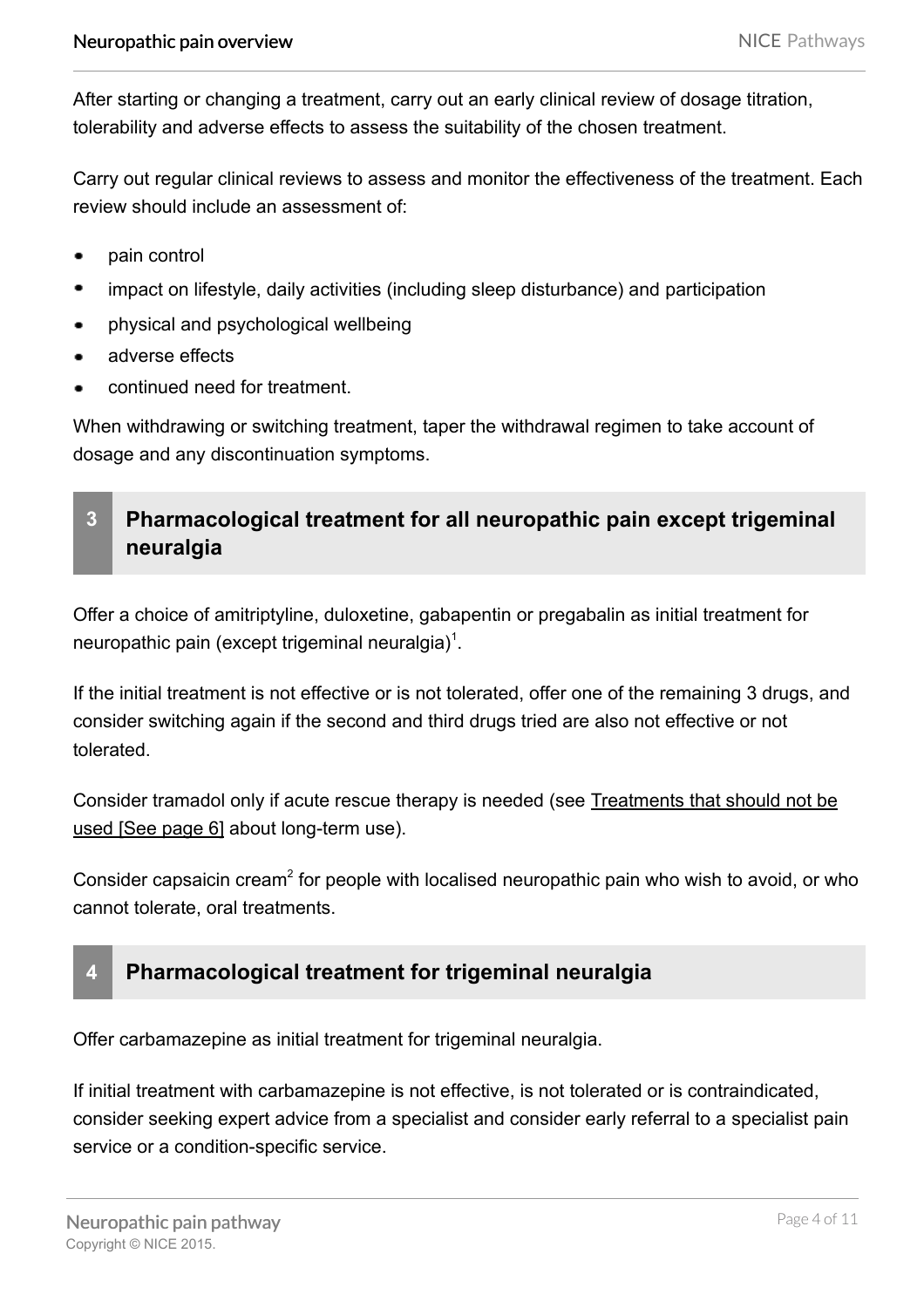$1$  At the time of publication (November 2013), amitriptyline did not have a UK marketing authorisation for this indication, duloxetine is licensed for diabetic peripheral neuropathic pain only, and gabapentin is licensed for peripheral neuropathic pain only, so use for other conditions would be off-label. In addition, the Lyrica (Pfizer) brand of pregabalin has patent protection until July 2017 for its licensed indication of treatment of peripheral and central neuropathic pain; until such time as this patent expires generic pregabalin products will not be licensed for this indication and their use for this condition would be off-label and may infringe the patent. The prescriber should follow relevant professional guidance, taking full responsibility for the decision. Informed consent should be obtained and documented. See the General Medical Council's [Good practice in prescribing and managing](http://www.gmc-uk.org/guidance/ethical_guidance/14316.asp) [medicines and devices](http://www.gmc-uk.org/guidance/ethical_guidance/14316.asp) for further information.

 $2$ At the time of publication (November 2013), capsaicin cream (Axsain) had a UK marketing authorisation for postherpetic neuralgia and painful diabetic peripheral polyneuropathy, so use for other conditions would be off-label. The summary of product characteristics states that this should only be used for painful diabetic peripheral polyneuropathy 'under the direct supervision of a hospital consultant who has access to specialist resources'. The prescriber should follow relevant professional guidance, taking full responsibility for the decision. Informed consent should be obtained and documented. See the [Good practice in prescribing and managing medicines and devices](http://www.gmc-uk.org/guidance/ethical_guidance/14316.asp) [\(2013\)](http://www.gmc-uk.org/guidance/ethical_guidance/14316.asp) guidance for doctors for further information.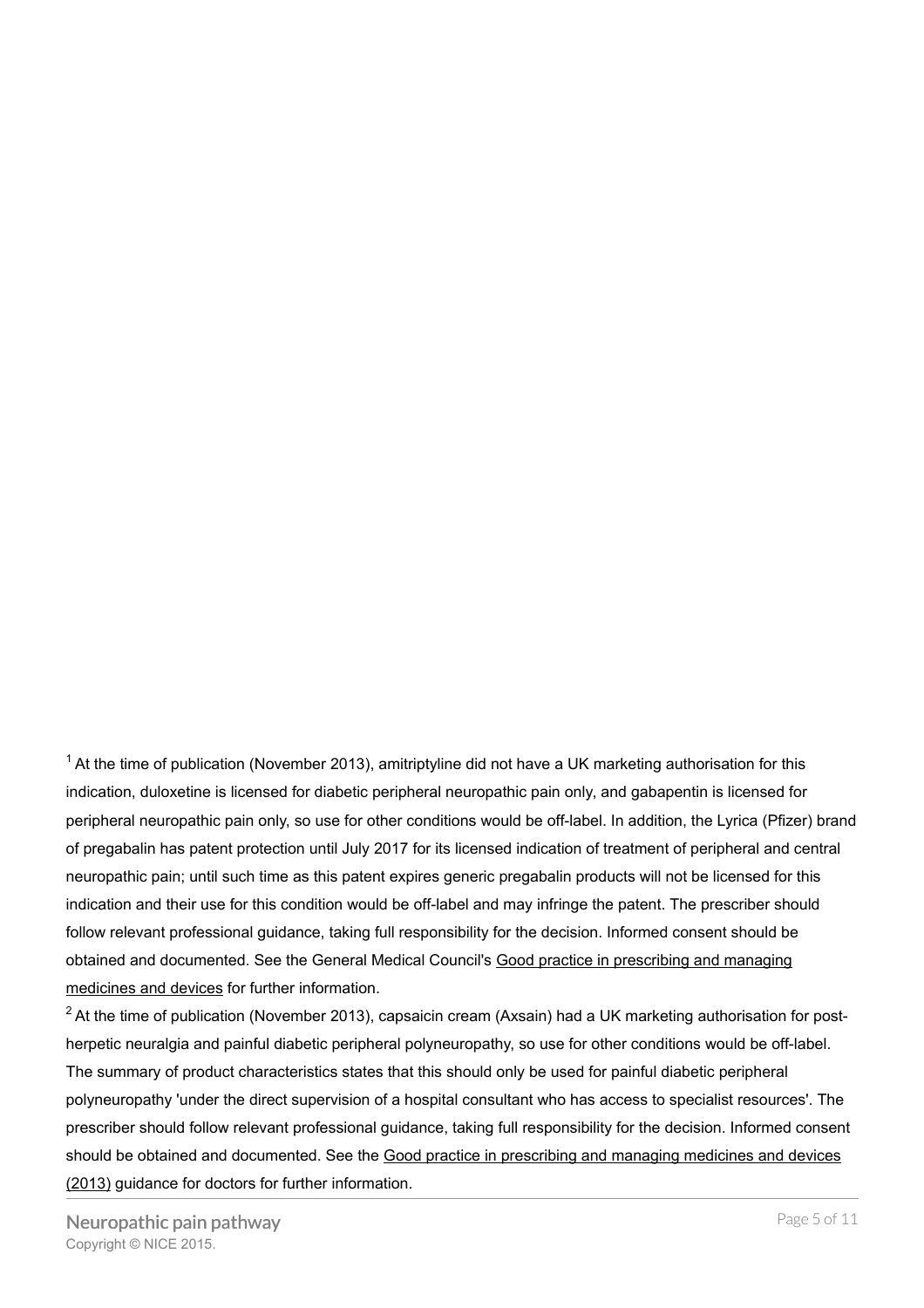## <span id="page-5-0"></span>**5 Treatments that should not be used**

**Do not start** the following to treat neuropathic pain in [non-specialist settings](#page-8-3), unless advised by a specialist to do so:

- cannabis sativa extract
- capsaicin patch  $\bullet$
- lacosamide
- lamotrigine
- levetiracetam
- morphine  $\bullet$
- oxcarbazepine  $\bullet$
- topiramate
- tramadol (this is referring to long-term use; see [Pharmacological treatment for all](#page-3-0) [neuropathic pain except trigeminal neuralgia](#page-3-0) [See page 4] for short-term use)
- venlafaxine.

## **6 Non-pharmacological treatments in a specialist setting**

NICE has issued guidance on the following procedures, which may be among treatments offered in a [specialist pain service](#page-8-1) or a [condition-specific service.](#page-8-2)

#### **Spinal cord stimulation for chronic pain of neuropathic or ischaemic origin**

Spinal cord stimulation is recommended as a treatment option for adults with chronic pain of neuropathic origin who:

- continue to experience chronic pain (measuring at least 50 mm on a 0–100 mm visual analogue scale) for at least 6 months despite appropriate conventional medical management, and
- who have had a successful trial of stimulation as part of the assessment specified below.

Spinal cord stimulation is not recommended as a treatment option for adults with chronic pain of ischaemic origin except in the context of research as part of a clinical trial. Such research should be designed to generate robust evidence about the benefits of spinal cord stimulation (including pain relief, functional outcomes and quality of life) compared with standard care.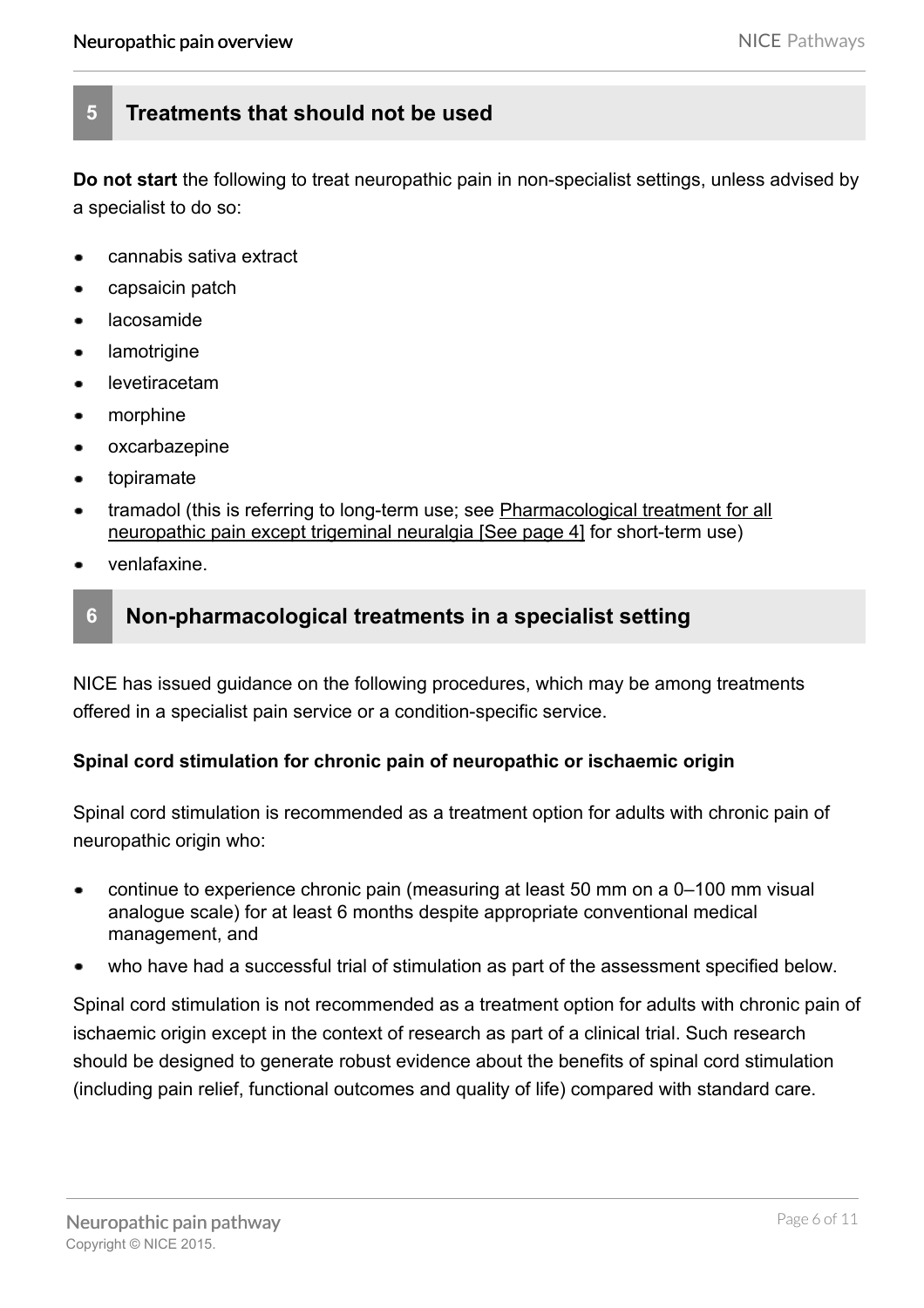Spinal cord stimulation should be provided only after an assessment by a multidisciplinary team experienced in chronic pain assessment and management of people with spinal cord stimulation devices, including experience in the provision of ongoing monitoring and support of the person assessed.

When assessing the severity of pain and the trial of stimulation, the multidisciplinary team should be aware of the need to ensure equality of access to treatment with spinal cord stimulation. Tests to assess pain and response to spinal cord stimulation should take into account a person's disabilities (such as physical or sensory disabilities), or linguistic or other communication difficulties, and may need to be adapted.

If different spinal cord stimulation systems are considered to be equally suitable for a person, the least costly should be used. Assessment of cost should take into account acquisition costs, the anticipated longevity of the system, the stimulation requirements of the person with chronic pain and the support package offered.

People who are currently using spinal cord stimulation for the treatment of chronic pain of ischaemic origin should have the option to continue treatment until they and their clinicians consider it appropriate to stop.

These recommendations are from [spinal cord stimulation for chronic pain of neuropathic or](http://www.nice.org.uk/guidance/TA159) [ischaemic origin](http://www.nice.org.uk/guidance/TA159) (NICE technology appraisal guidance 159).

NICE has written information for the public explaining its guidance on [spinal cord stimulation for](http://www.nice.org.uk/guidance/TA159/InformationForPublic) [chronic pain of neuropathic or ischaemic origin](http://www.nice.org.uk/guidance/TA159/InformationForPublic).

#### **Interventional procedures guidance**

NICE has published interventional procedures guidance on the use of the following procedures with **normal arrangements** for consent, audit and clinical governance:

- [Percutaneous electrical nerve stimulation for refractory neuropathic pain](http://www.nice.org.uk/guidance/IPG450) (NICE  $\bullet$ interventional procedure guidance 450).
- [Deep brain stimulation for refractory chronic pain syndromes \(excluding headache\)](http://www.nice.org.uk/guidance/IPG382) (NICE interventional procedure guidance 382).
- [Stereotactic radiosurgery for trigeminal neuralgia using the gamma knife](http://www.nice.org.uk/guidance/ipg85) (NICE interventional procedure guidance 85).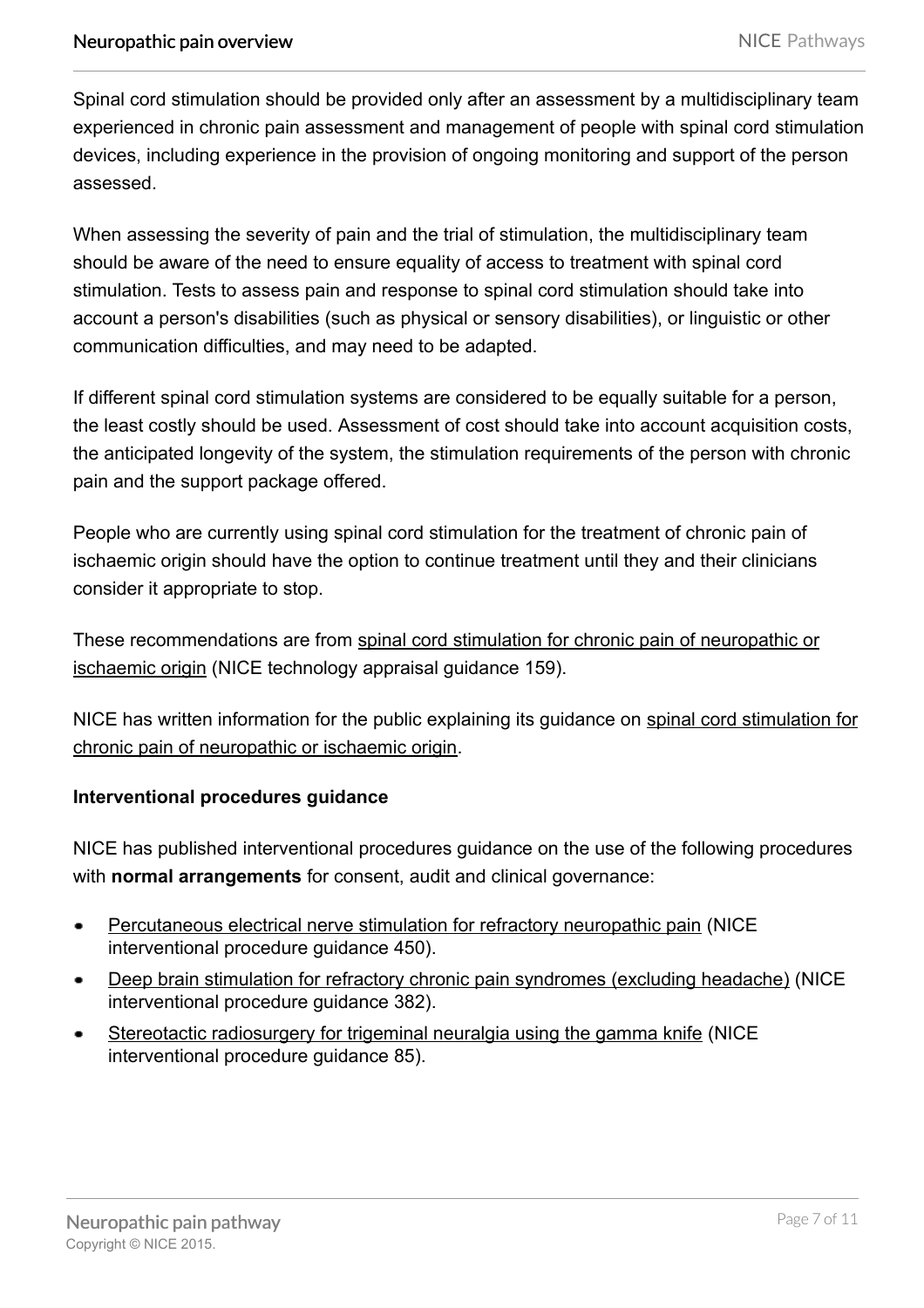# **7 NICE pathway on patient experience in adult NHS services**

[See Patient experience in adult NHS services](http://pathways.nice.org.uk/pathways/patient-experience-in-adult-nhs-services)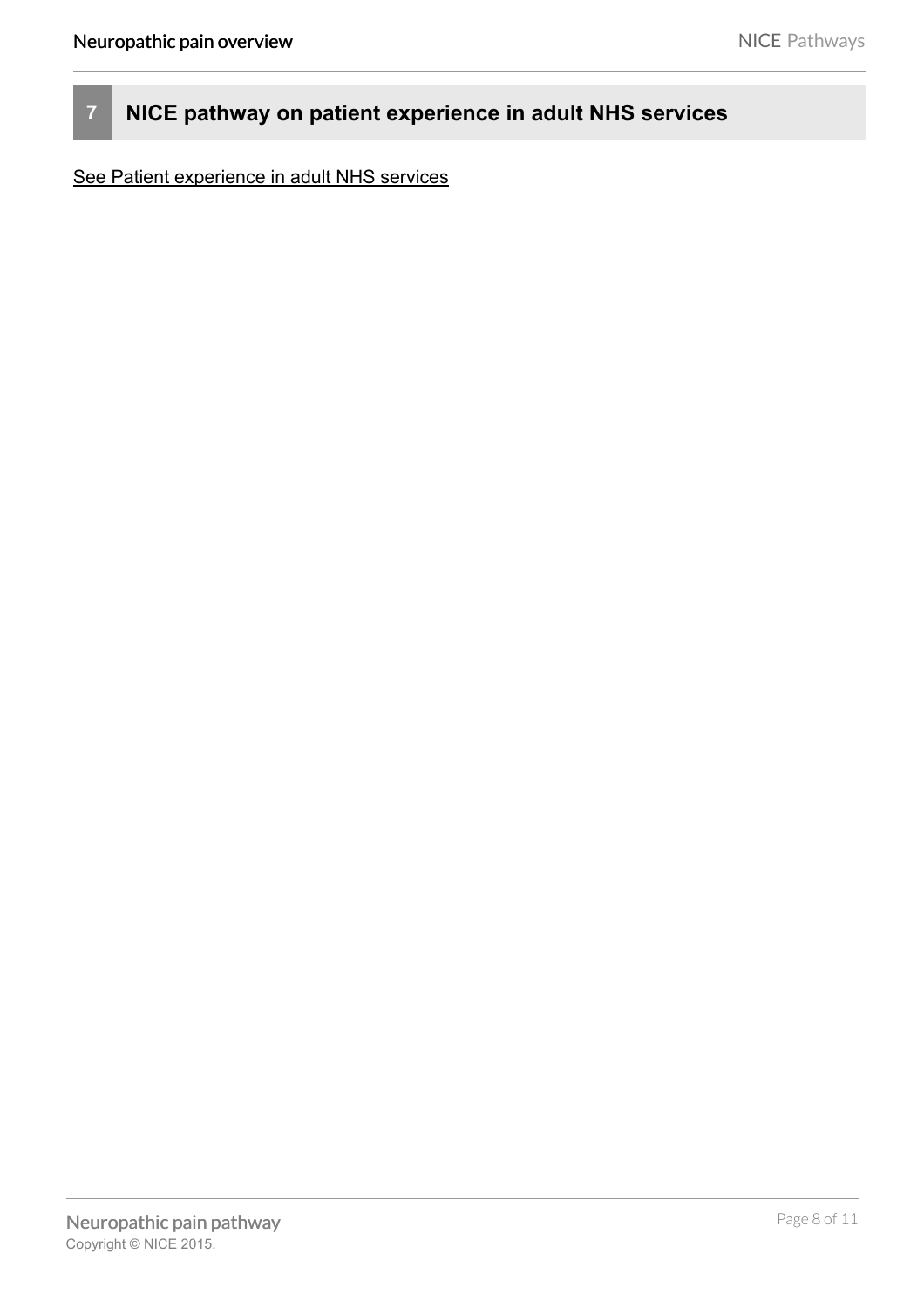## **Glossary**

#### **Condition-specific service**

<span id="page-8-2"></span>A specialist service that provides treatment for the underlying health condition that is causing neuropathic pain. Examples include neurology, diabetology and oncology services.

#### **Participation**

<span id="page-8-0"></span>The World Health Organization ICF (International Classification of Functioning, Disability and Health) (2001) defines participation as 'A person's involvement in a life situation'. It includes the following domains: learning and applying knowledge, general tasks and demands, mobility, selfcare, domestic life, interpersonal interactions and relationships, major life areas, community, and social and civil life.

#### **Non-specialist settings**

<span id="page-8-3"></span>Non-specialist settings are primary and secondary care services that do not provide specialist pain services. Non-specialist settings include general practice, general community care and hospital care.

#### **Specialist pain services**

Specialist pain services are those that provide comprehensive assessment and multi-modal management of all types of pain, including neuropathic pain.

#### **Specialist pain service**

<span id="page-8-1"></span>Specialist pain services are those that provide comprehensive assessment and multi-modal management of all types of pain, including neuropathic pain.

#### **Condition-specific service**

A condition-specific service is a specialist service that provides treatment for the underlying health condition that is causing neuropathic pain. Examples include neurology, diabetology and oncology services.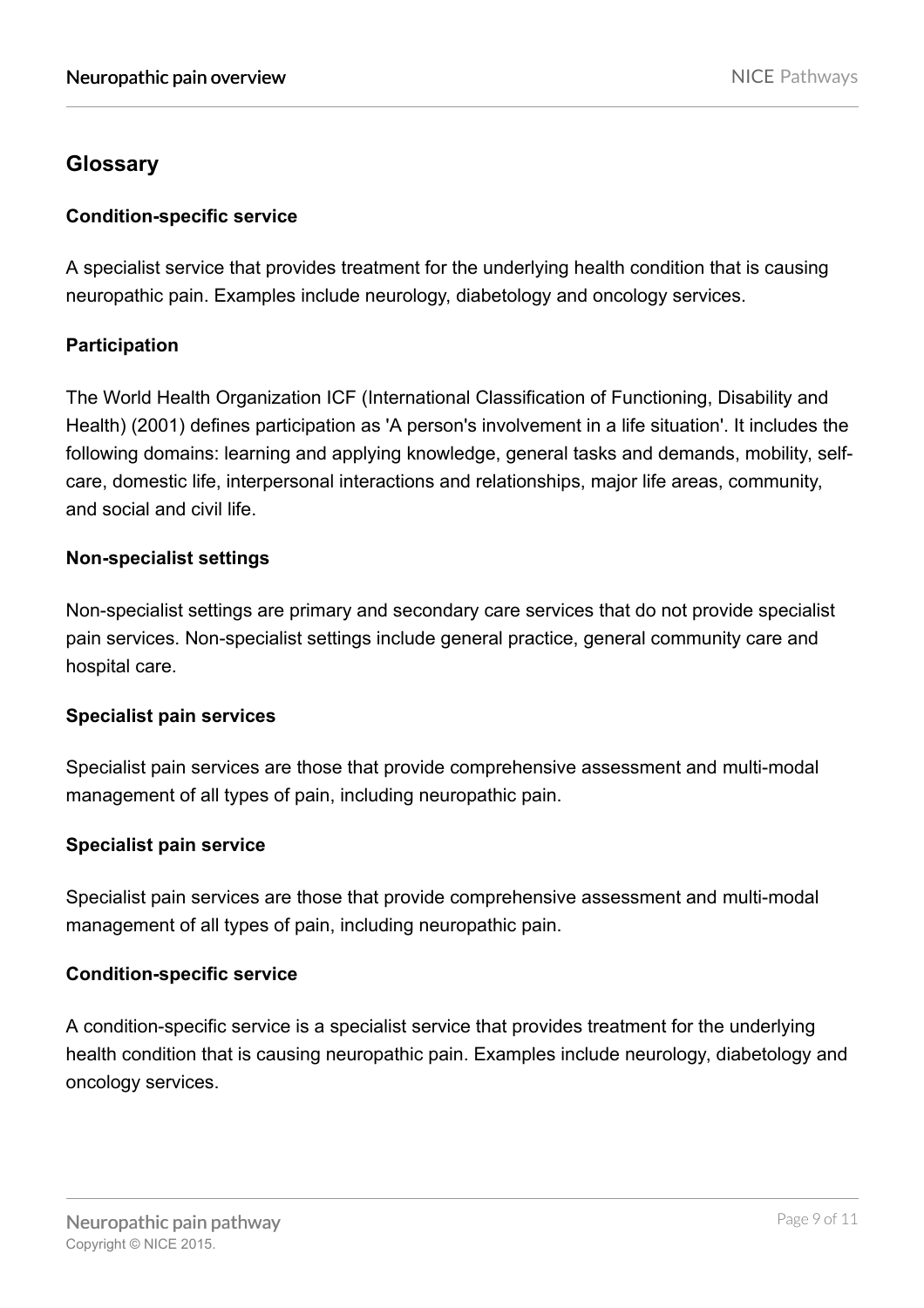## **Sources**

[Neuropathic pain – pharmacological management](http://www.nice.org.uk/guidance/CG173) (2013) NICE guideline CG173

[Spinal cord stimulation for chronic pain of neuropathic or ischaemic origin](http://www.nice.org.uk/guidance/TA159) (2008) NICE technology appraisal guidance 159

[Percutaneous electrical nerve stimulation for refractory neuropathic pain](http://www.nice.org.uk/guidance/IPG450) (2013) NICE interventional procedures guidance 450

[Deep brain stimulation for refractory chronic pain syndromes \(excluding headache\)](http://www.nice.org.uk/guidance/IPG382) (2011) NICE interventional procedures guidance 382

[Stereotactic radiosurgery for trigeminal neuralgia using the gamma knife](http://www.nice.org.uk/guidance/IPG85) (2004) NICE interventional procedures guidance 85

## **Your responsibility**

The guidance in this pathway represents the view of NICE, which was arrived at after careful consideration of the evidence available. Those working in the NHS, local authorities, the wider public, voluntary and community sectors and the private sector should take it into account when carrying out their professional, managerial or voluntary duties. Implementation of this guidance is the responsibility of local commissioners and/or providers. Commissioners and providers are reminded that it is their responsibility to implement the guidance, in their local context, in light of their duties to avoid unlawful discrimination and to have regard to promoting equality of opportunity. Nothing in this guidance should be interpreted in a way which would be inconsistent with compliance with those duties.

# **Copyright**

Copyright © National Institute for Health and Care Excellence 2015. All rights reserved. NICE copyright material can be downloaded for private research and study, and may be reproduced for educational and not-for-profit purposes. No reproduction by or for commercial organisations, or for commercial purposes, is allowed without the written permission of NICE.